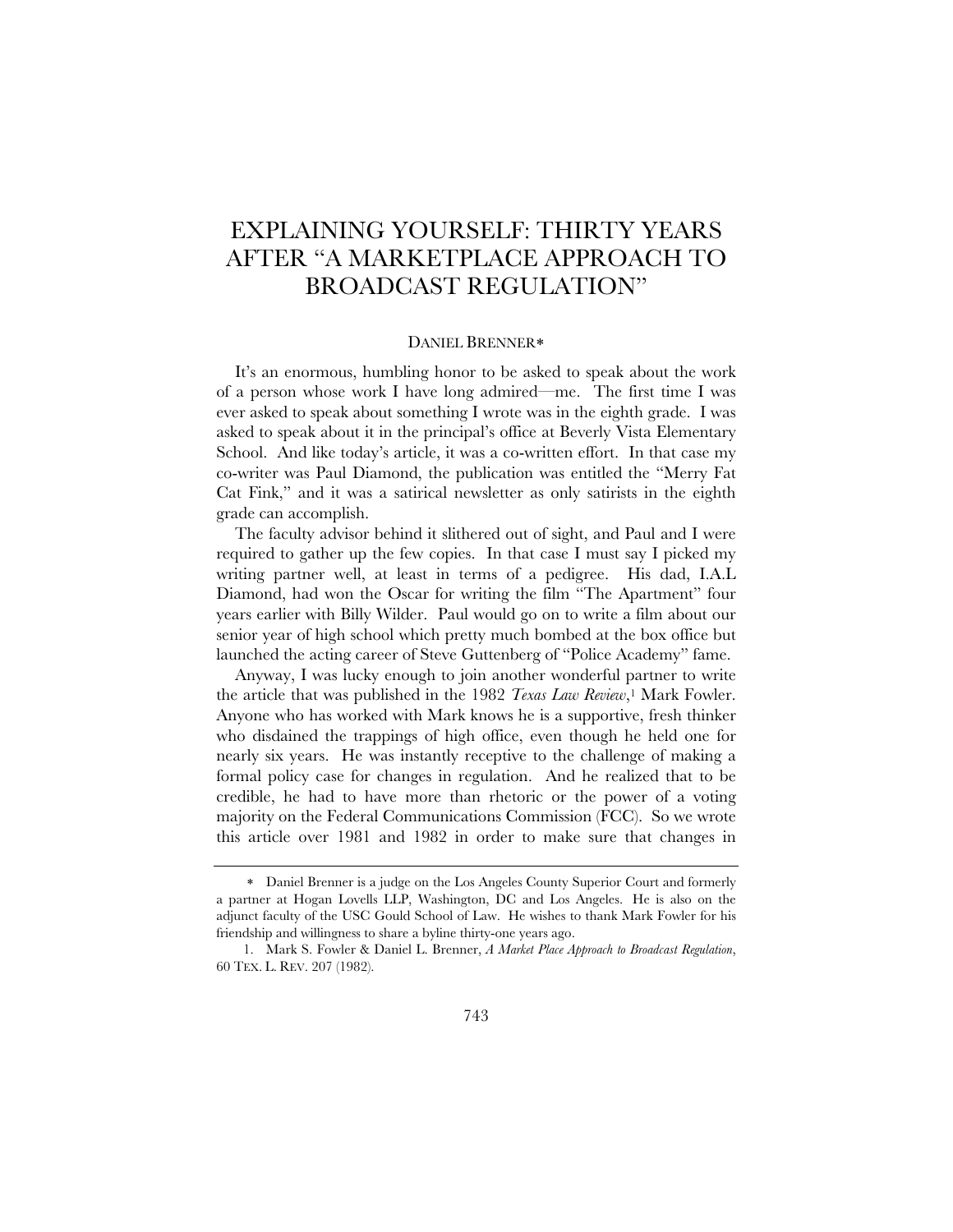broadcast law were grounded in a full understanding of the history of the FCC's decisionmaking. This especially applied to content-based decisions. Fowler was convinced that broadcasters should be entitled to the same First Amendment protections as those who worked at newspapers.

Recall, in the decade before, the U.S. Supreme Court had found that broadcasting and newspapers weren't entitled to the same protection. In 1969, in *Red Lion Broadcasting Co. v. FCC*,2 the Court upheld the government's right to require radio and television stations to abide by the fairness doctrine and the right of replies to personal attacks. Five years later, in *Miami Herald Publishing Co. v. Tornillo*,<sup>3</sup> the Court unanimously found that the First Amendment protected newspapers from having to provide a right of reply. And, scarcity was cited as the reason for regulation in *Red Lion.*<sup>4</sup>

This scarcity rationale seemed fuzzy to me as a law student and even fuzzier when Mark and I thought about its impact on the First Amendment. The protections of the First Amendment against no laws abridging freedom of the press, including the electronic press, we were sure, would be increasingly important. And yet the FCC regulated the electronic press more than newspapers could ever be.

What is the scarcity rationale? It argues that there are more takers than spaces for those who want to operate broadcast stations. So government must pick who gets which frequencies under the public interest standard. There were, and are, noncontent related elements of the standard, things like diversity of ownership, local ownership, and credits for applicants who belonged to a class that had been historically underrepresented in broadcast ownership. But in the end, the FCC could, and did, consider programming content in the evaluation of an applicant or a licensee seeking renewal.

That is, everything else being equal, a licensee whose programming serves more diverse interests and tastes should be favored over a licensee who will cater to narrow tastes, interests, and viewpoints. The FCC licensing policies tried mightily to avoid reaching a decision based on this criterion. But it lurks behind every indecency finding today, just as it became the basis for the *Red Lion* decision, which upheld the fairness doctrine and the personal attack rules.

The winners in this process were big winners and were in many cases the existing owners of radio licenses. How big? Well, imagine the wealth and power created by an FCC license in the 1960s and '70s, when a network affiliate could command a third or more of the viewing from all TV

 <sup>2. 395</sup> U.S. 367, 396 (1969).

 <sup>3. 418</sup> U.S. 241, 256–58 (1974).

 <sup>4.</sup> *Id*. at 248–52.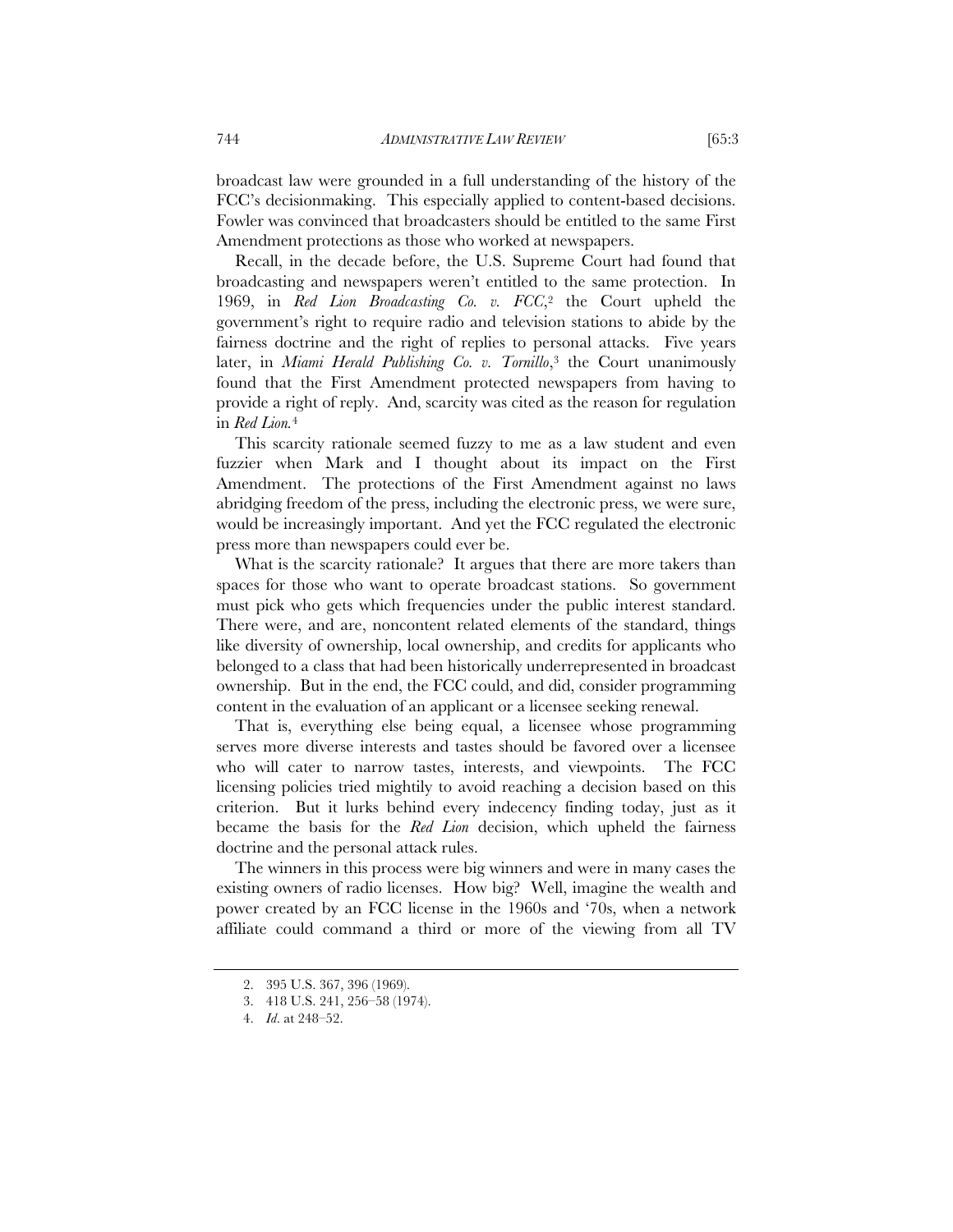households.

Congress established "the public interest, convenience, or necessity"5 as the linchpin of regulating spectrum. This public interest test was invoked to deal with perceived scarcity, which in turn was based on the way the FCC allocated frequencies in its 1952 order.6

The scarcity rationale has been accepted by the Supreme Court for decades. In the 1943 *National Broadcasting Company*<sup>7</sup> case, Justice Frankfurter upheld ownership limits on networks.8 He concluded that licensing under the public interest standard did not violate the First Amendment.9 And the Supreme Court in 2012 declined to address whether rules against indecent broadcasts violate the Constitution in the *Fox Television Stations*10 case, even though it threw out the FCC's rulings on procedural grounds. It did not reject the scarcity basis for regulating.11

What's wrong with this rationale? For one thing, in 1982, there were markets where there were spaces, but no takers. That is, the FCC's own table of allocations had communities where no one had applied to operate a TV station on available channels. So how could you argue that those who had TV station licenses should be subject to regulation based on spectrum scarcity? And yet, ironically, in these smallest markets, you might be the *most* concerned about a lack of diversity of voices and the power of the broadcaster in those situations. For example, the Nellie Babbs case from Dodge City, Kansas, arose during Mark's tenure.12 A radio station played

<sup>5. 47</sup> U.S.C. § 307(a) (2006).

 <sup>6.</sup> Federal Communications Commission (FCC), Sixth Report on Television Allocations: Amendment of Section 3.606 of the Commission's Rules and Regulations, Sixth Report and Order, 1 Rad. Reg. (Pike & Fischer) Part 3, 91:601 (1952). For a useful review of the FCC's broadcast's policies see Sherille Ismail, *Transformative Choices: A Review of 70 Years of FCC Decisions*, 1 J. INFO. POL'Y 6 (2011).

 <sup>7.</sup> *See* Nat'l Broad. Co. v. United States, 319 U.S. 190, 194, 227 (1943).

 <sup>8.</sup> *Id.*

 <sup>9.</sup> *Id.* at 226–27.

 <sup>10.</sup> FCC v. Fox Television Stations, Inc., 132 S. Ct. 2307, 2320 (2012) (overturning the FCC's decision for lack of notice to affected parties).

 <sup>11.</sup> *Id*. (stating that "it is unnecessary for the Court to address the constitutionality of the current indecency policy").

 <sup>12.</sup> *See In re* Applications of Cmty. Serv. Broad., Inc., 7 F.C.C. 5652 (1992). In this case, the individual who permitted the broadcasts, Nellie Babbs, was not in control of the station. *See* Barry Massey, *FCC Staff Supports Settlement of KTTL Licensing Case*, ASSOCIATED PRESS (Aug. 26, 1986, 7:38 PM), *available at* http://www.apnewsarchive.com/1986/FCC-Staff-Supports-Settlement-Of-KTTL-Licensing-Case/id5769c4f347ace715b6dded12f6f8- 0f6f (explaining that Nellie Babbs transferred her interest in the radio station to her ex-

husband, Charles Babbs, in October 1985 pursuant to the couple's divorce). The court had issued a restraining order to prevent Nellie Babbs from interfering in the operation of the partnership business or entering the radio station premises. *Id*. The husband sold the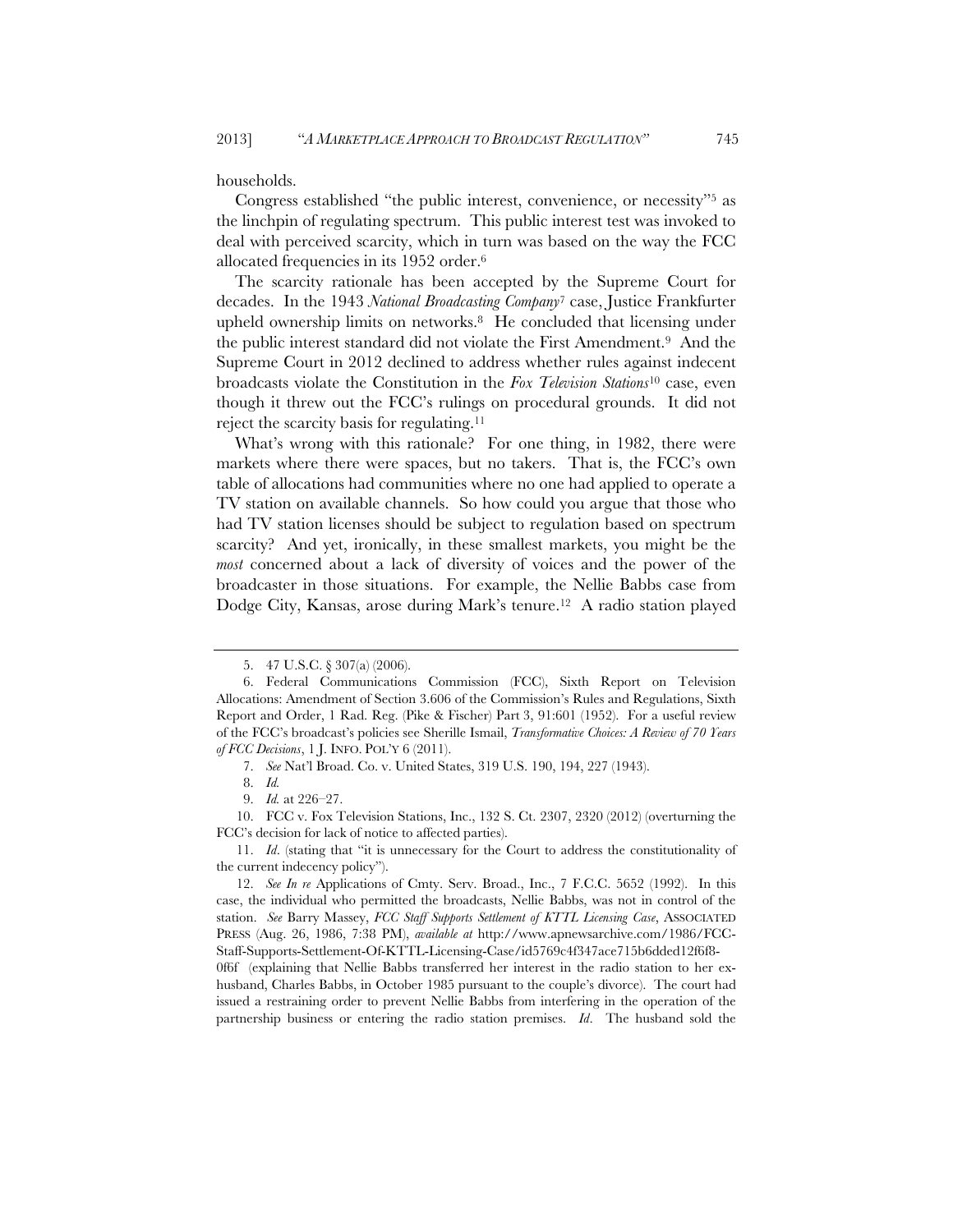recordings filled with bigoted and racist attacks nightly. It tested the strength of our argument, although the market ultimately tired of these broadcasts and the station was transferred. To this day I don't have a great answer to how that station served the public interest. But surely scarcity was not a true justification, had the FCC actually intervened to deny the station its license.

Another shortcoming of the scarcity rationale is that the *Tornillo/Red Lion* distinction had it backwards: large daily newspapers, not TV or radio, were the scarcer medium. How could newspapers, who were far scarcer in terms of head-to-head competition, be protected by the print model; but broadcasters, who might number in the dozens in large cities, be regulated, all in the name of scarcity? And in 1982, newspapers were often the most influential editorial voice; despite their diminishing revenues and circulation, they still are, compared to radio or even TV stations.

Another shortcoming of the licensing scheme was the FCC's almost laughable attempts at getting broadcasters to furnish public affairs programming by decree. For instance, stations would run community forum shows at 6:00 AM on Sunday and declare that they were meeting the needs and interests of the community. They were, if by "community" you were referring to insomniacs or the folks responsible for turning on the heat for early church service.

Or, take application of the fairness doctrine, which was ultimately eliminated by Mark's successor, Dennis Patrick, following efforts by Mark himself.<sup>13</sup> The idea of presenting contrasting viewpoints or different sides in a story is the hallmark of most journalism; and coverage of important issues is the essence of news. Those are the two prongs of the fairness doctrine, introduced in 1949.14

But the fairness doctrine could be, and was, used to go after unpopular speech, as the investigation into the *Red Lion* case revealed years later.15 It's

station to a company who had filed a competing license so the FCC never dealt directly with the charges. The FCC earlier had designated the station's license for hearing on whether it should be renewed but did not designate review on the contents of the offending broadcasts because they did not constitute a "clear and present danger." Cattle Country Broadcasting; Hearing Designation Order and Notice of Apparent Liability, 50 Fed. Reg. 37,272, 37,273 (Sept. 12, 1985).

 <sup>13.</sup> *See* Syracuse Peace Council v. FCC, 867 F.2d 654, 656–58 (D.C. Cir. 1989).

 <sup>14.</sup> Editorializing by Broadcast Licensees, 13 F.C.C. 1246, 1247–51, 1258 (1949).

 <sup>15.</sup> The case was part of a Democratic "massive strategy . . . to challenge and harass the right-wing broadcasters and hope that the challenges would be so costly to them that they would be inhibited, and decide it was too expensive to continue." *See* LUCAS A. POWE, JR., AMERICAN BROADCASTING AND THE FIRST AMENDMENT 115 (1987) (quoting Bill Ruder, Democratic operative). The case is also discussed in FRED W. FRIENDLY, THE GOOD GUYS, THE BAD GUYS, AND THE FIRST AMENDMENT: FREE SPEECH VS. FAIRNESS IN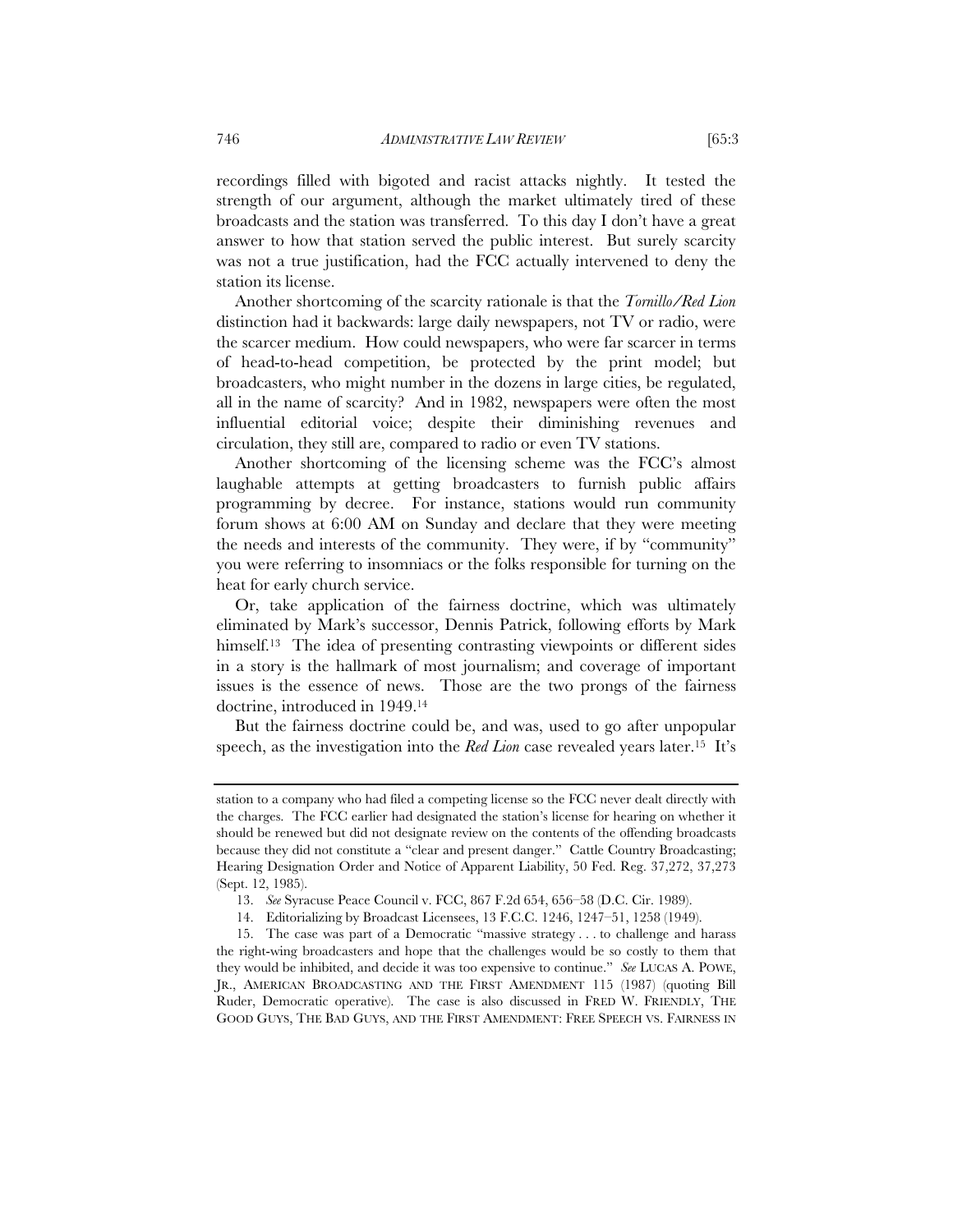worth recalling what that case was about. It arose in 1964 when a radio preacher, Billy James Hargis, used a prerecorded radio program to attack Fred Cook, the author of a book highly critical of Barry Goldwater, the Republican candidate for president. With Democratic Party support, Cook demanded free response time from the almost two hundred stations that broadcast the show to rebut the Hargis charges. All of the stations except one complied with the fairness doctrine-based demand. WGCB, a station in the Pennsylvania hamlet of Red Lion, proposed to sell commercial time for the rebuttal instead of offering free airtime to Cook. The FCC ordered free time.16

But little stations weren't the only target and liberals weren't the only to invoke its remedial powers. The very first documentary offered by the 1972 documentary news program *NBC Reports* was *Pensions: The Broken Promise*, which exposed inadequacies in national pension funds that resulted in severe losses for veteran workers. The report won a Peabody Award and praise from the American Bar Association. But it was also investigated by the Nixon Administration's FCC, in response to a complaint by the conservative media watchdog group Accuracy in Media. It complained that the report was one-sided and thus violated the fairness doctrine. The case went all the way to the U.S. Supreme Court, which let the appeals court decision stand.17 But it cost the National Broadcasting Company (NBC) (and its news division) hundreds of thousands of dollars to defend itself.

And as a practical matter, in either of these or other fairness doctrine cases, the doctrine really provided an untimely cure to the perceived problem. If the FCC found a violation and ordered balance, there was no reason to suspect that viewers would see the mandated response anyway, so there was often no practical value of the doctrine as government fiat.

Looking at the law review article's impact, it is clear that FCC policy up until 1982 had given scant attention to the real-world, economic aspects of spectrum licensing. The past thirty years have proved that the impact of Fowler and Brenner may have been greatest in bringing more critical thinking to how spectrum should be valued and licensed. Drawing from the work of Ronald Coase18 and others, we argued for the somewhat obvious point that spectrum is a resource like other resources in society.

BROADCASTING (1976).

 <sup>16.</sup> Red Lion Broad. Co. v. FCC, 395 U.S. 367, 371 (1969).

 <sup>17.</sup> Nat'l Broad.Co. v. FCC, 516 F.2d 1101, 1109 (D.C. Cir.1974), *cert. denied sub nom.*  Accuracy in Media v. Nat'l Broad. Co.*,* 424 U.S. 910 (1976) (holding that the National Broadcasting Company did not violate the fairness doctrine by producing *Pensions*).

 <sup>18.</sup> *See*, *e.g.*, Robert H. Coase, *The Federal Communications Commission*, 2 J.L. & ECON 1, 17–24 (1959).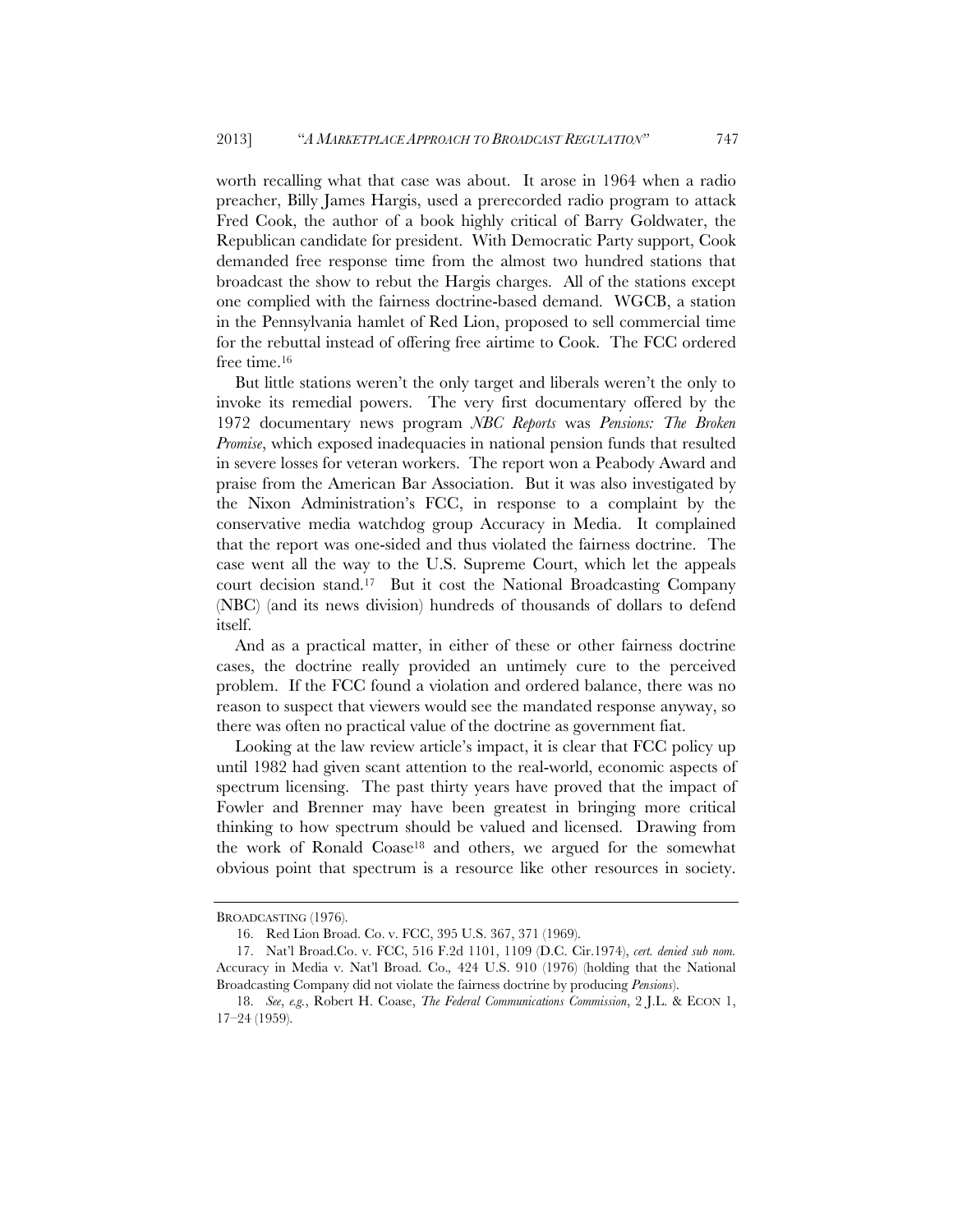And like other resources, American society should use market mechanisms to assign who gets the use of that resource.

We didn't go as far as insisting that the "highest and best" user of the spectrum should supplant incumbents. We didn't, in particular, challenge the right of broadcasters to remain on their frequencies and be replaced by other spectrum users if the other users could demonstrate a better use of the channels. In short, we weren't anywhere as radical as the FCC and Congress are today.

The current FCC and Congress, through reverse auction rulemaking, are trying to apply market forces to spectrum use.19 The Fowler and Brenner *Texas Law Review* article more simply averred that a system of granting broadcast licenses based on First Amendment considerations should be unconstitutional, just as it would violate the First Amendment to license printing presses on content-related grounds. That left the market to do so.

A critic might say Fowler and Brenner punted because we did not call for the return of all licenses and a spectrum auction to determine who would operate broadcasting (or other spectrum-based activity), based on who would pay the most. Then, as now, broadcaster investment in stations and facilities raised insurmountable political hurdles as well as takings issues under the Constitution. But we did suggest license fees as a reasonable way to obtain some of the economic benefits that incumbent broadcast licensees had received and continued to receive.

And we affirmatively pointed out that our marketplace approach would not always deliver programs that addressed minority tastes and interests, whether cultural, ethnic, or emerging. So we argued that some of the spectrum fees could—and should, at least one author believed—go to support public broadcasting. That way, unmet programming in American society, from long-form news programs to hard-hitting documentaries to high-culture offerings to sports that lacked widespread appeal, would be available. If the public wanted it, let the market provide it. If the public couldn't or wouldn't register its desire through the market, have a mechanism to provide it through public broadcasting to at least broaden the mix. True libertarians might say tough tinsel—funding public broadcasting causes more harm than good. That was not the view of the article.

The public interest model, it must be said, had a salutary role that was

 <sup>19.</sup> Expanding the Econ. & Innovation Opportunities of Spectrum Through Incentive Auctions, 27 FCC Rcd. 12,357, 12,359 (2012) (implementing Middle Class Tax Relief and Job Creation Act of 2012, Pub. L. No. 112-96, §§ 6402, 6403, 125 Stat. 156 (2012) (Spectrum Act)).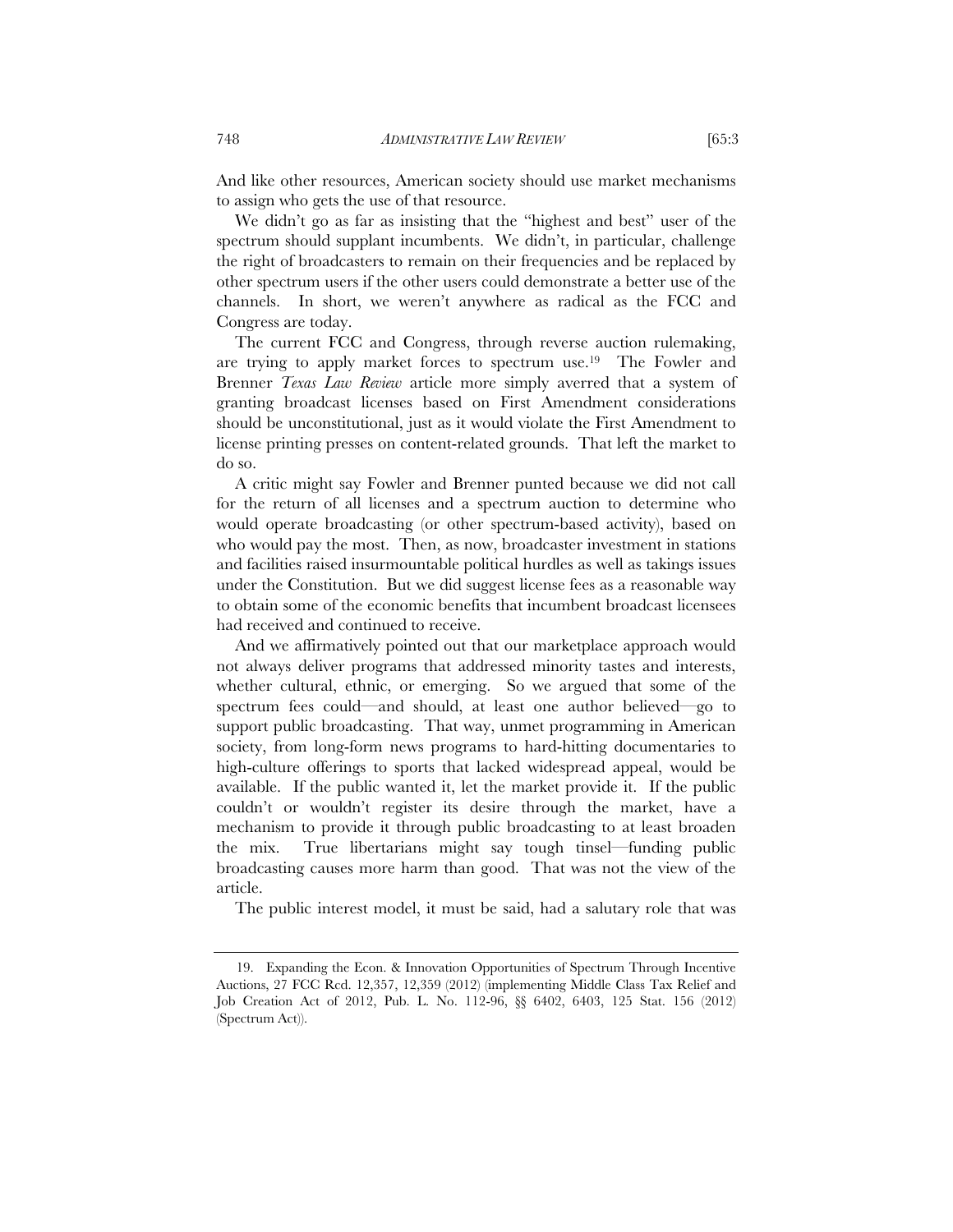never explicit in the FCC's policies if you believe more news, documentaries, and high culture was important to add to TV's mix. Communications attorneys and government affairs types could warn their broadcast clients—especially those who got caught rigging contests, having lousy hiring practices, or double-billing advertisers—that it might be time to class up the act. For instance, after the quiz show scandals of the early 1960s, CBS Broadcasting, Inc. (CBS) launched *CBS Reports*.20

And to this day the same network runs the Kennedy Centers Honors in December. Legend has it that, apart from all the good will it generates from the Washington elite who attend—how they get free tickets to this gala and dinner is one of the enduring mysteries of the nation's ethics laws—the show was initially telecast during a week that the ratings companies didn't rate programs. It was my recollection that founder Bill Paley later urged that there be weeks set aside for no ratings, so program executives could program without having to answer to the bean counters at the ad agencies and down the halls.21 Today, of course, with Facebook providing the equivalent of ratings for every keystroke, it would be impossible. We are a measured society, and not in a good way!

So what have we learned some thirty years after the article? Four years after its publication, I went to teach at University of California, Los Angeles (UCLA) Law School and became the Director of its Communications Law Program. Charlie Firestone, who is presenting at this symposium and is at the Aspen Institute, was tasked with finding his successor and recruited me. The idea of returning to Los Angeles appealed to me. But shortly after I accepted, the hiring was attacked by a group, no longer in existence, called National Citizens Committee for Broadcasting (NCCB).

No matter that all three previous directors had recruited me and issued a public letter decrying the campaign (maybe I should have been more supportive of personal attack rules). The attack ignored that I was a Democrat, had been hired by the previous Democratic Chairman as his assistant, and had campaigned for the Democratic Presidential candidate, George McGovern, a decade before. The NCCB angrily complained to the law school faculty, students, and administration that a Reagan appointee was coming to UCLA to undermine the school's program. Charles Young, UCLA's longtime and fabled chancellor, said (with some exaggeration) upon meeting me at a faculty event, "I have had more letters

 <sup>20.</sup> TELEVISION NEWS ANCHORS: AN ANTHOLOGY OF PROFILES OF THE MAJOR FIGURES AND ISSUES IN UNITED STATES NETWORK REPORTING (Thomas Fensch, ed., 2001).

 <sup>21.</sup> WILLIAM S. PALEY, AS IT HAPPENED: A MEMOIR (1979). Curiously no reviews of this book exist online.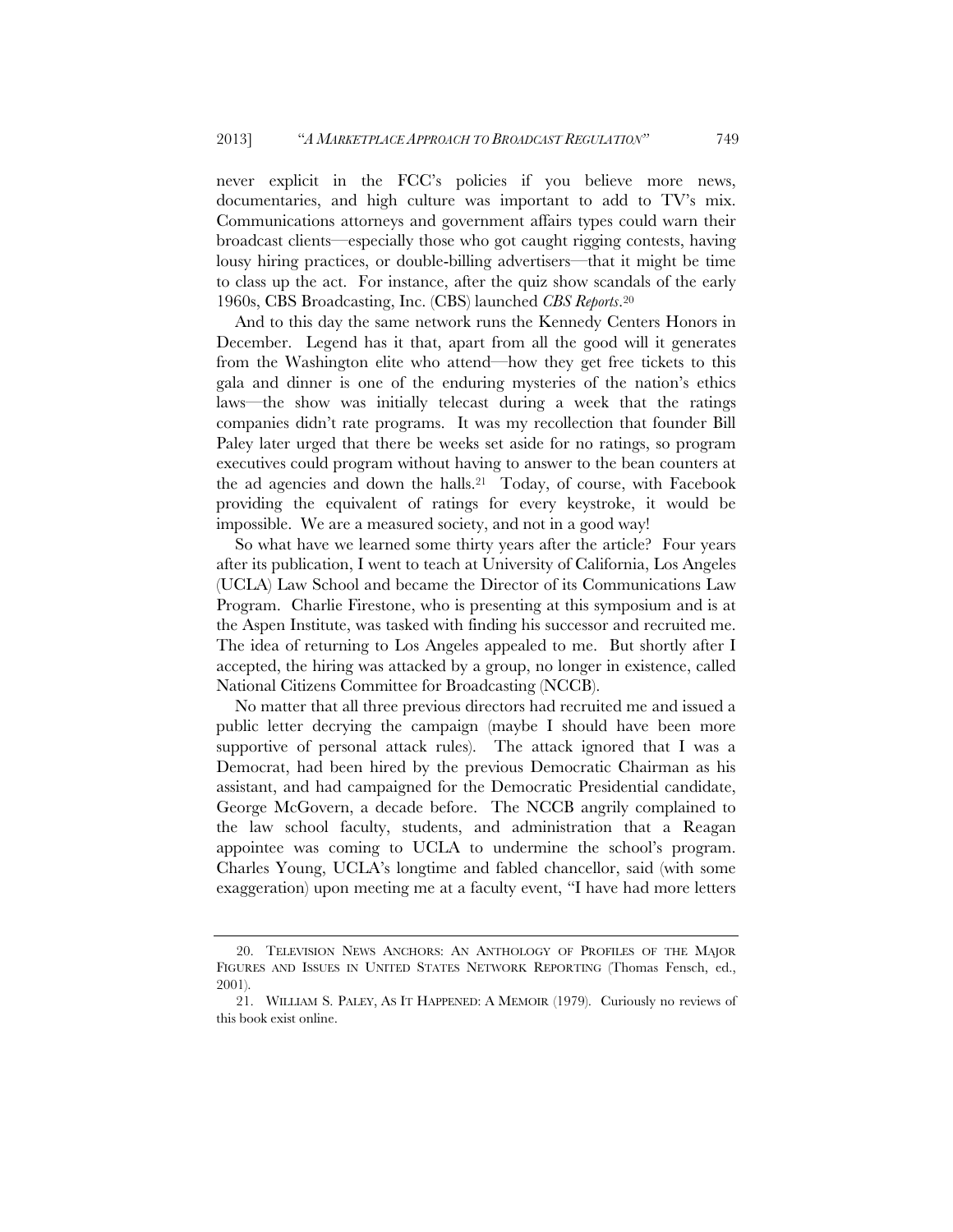about you than anyone else I can remember."

Like many episodes in life, there are often two sides. Let me share one important personal one. Dr. Everett Parker was a board member of the NCCB. Dr. Parker's name emblazons the United Church of Christ's annual award for public service and is known to many of us. He was liberty's champion when he took on a Mississippi TV station in the 1960s for refusing to air programs or news stories that featured black Americans. Eventually the station, WLBT-TV, had its license stripped—not by the FCC but by the D.C. Circuit, in an opinion by then Judge Warren Burger.22 There has never been an American, I think, who made better use of the broadcasting laws than Dr. Parker.

Dr. Parker reached out to me during this ugliness to say that, although he didn't agree with the policy conclusions of the *Texas Law Review* article, he used it in his classes at Fordham as a teaching tool, and he thought I would be a fine teacher and director. And he was disgusted at the behavior of his fellow NCCB board members in conducting this attack. He resigned from the Board. His assurance during this period meant the world to me.

But back to the future, so to speak: as the 2012 *Fox Television Stations* indecency case makes clear, the article did not change too much in broadcast regulation. It is as if regulators or legislators cannot fathom a world without a "stop" button on the electronic press. The popularity of culture trends makes it hard for the government not to react to content from Vice President Quayle's 1992 attack on *Murphy Brown*23 to the Super Bowl wardrobe malfunction<sup>24</sup> to President Obama's disdain<sup>25</sup> for Fox's coverage of the birther issue26 to the right's insistence that the liberal news media "buried" Rand Paul's filibuster on the Obama Administration's drone policy.27

 <sup>22.</sup> Office of Commc'n of the United Church of Christ v. FCC, 359 F.2d 994, 997, 1009 (D.C. Cir. 1966).

 <sup>23.</sup> *See* Vice President Dan Quayle, The *Murphy Brown* Speech (May 19, 1992), *available at* http://livefromthetrail.com/about-the-book/speeches/chapter-18/vice-president-danquayle (criticizing the television show *Murphy Brown*).

 <sup>24.</sup> *See* CBS Corp. v. FCC, 663 F.3d 122, 125 (3d Cir. 2011), *cert. denied*, 132 S. Ct. 2677 (2012) (discussing the FCC's reaction to the exposure of Janet Jackson's breast during the Super Bowl XXXVIII halftime performance).

 <sup>25.</sup> *See* Ben Smith, *President Obama Takes on the Birther Political Circus,* POLITICO (Apr. 27, 2011, 3:03 PM), http://www.politico.com/news/stories/0411/53823.html.

<sup>26.</sup> *See* Melody Johnson & Eric Shroeck, *Fox News Goes Full Birther*, MEDIA MATTERS FOR AMERICANS (Apr. 20, 2011, 9:12 AM), http://mediamatters.org/research/2011/04/ 20/fox-news-goes-full-birther/178860 (explaining how Fox News embraced the birther

issue).

<sup>27.</sup> Ed O'Keefe & Aaron Blake, *Paul's Filibuster in Opposition to Brennan, Drone Policy Ends after Nearly 13 Hours*, WASH. POST (Mar. 6, 2013), http://articles.washingtonpost.com/2013-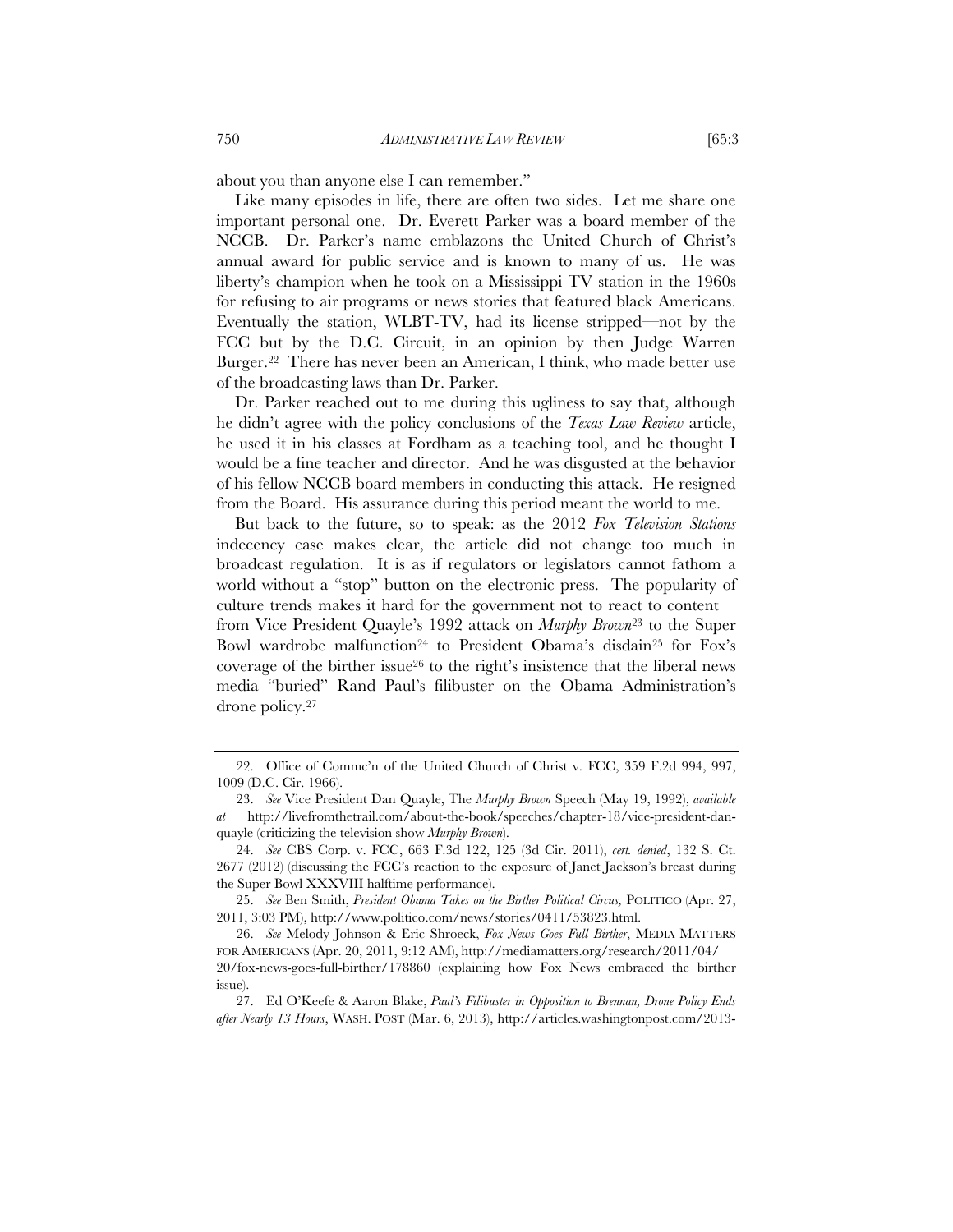On this last score, TV critics have long grouched about how little coverage is given to important public policy issues. Fred Friendly's 1967 memoir of his CBS days bemoaned the carriage of repeats of *I Love Lucy* instead of Senate hearings on the Vietnam War.28 But today important hearings do not go uncovered. Thanks to C-Span 1, 2, 3 (and really no reason to stop there), it is possible to bring attention to public affairs events.

Which points to what really happened after our article was published. We didn't herald "a marketplace approach" to broadcast regulation. What happened was that the marketplace *approached* and swarmed over broadcasting. Cable penetration in 1982 was mainly in areas that had poor reception. Remember, CNN had launched only in 1980.29 Today, with hundreds of networks, including local, national, and world news—not only on cable but on digital broadcasting as well—Americans have a huge amount of broadcast news and public affairs coverage, and not only from a U.S.-centric perspective.

About ninety percent of U.S. households subscribe to multi-channel video providers, that is, cable and direct-broadcast satellite (DBS).30 And while there are cord cutters, these homes often use high volumes of Internet-provided content. Commercial broadcasters are but one of many voices in a rich market of content.

Cable and DBS face their own economic challenges, particularly in figuring out a way to continue program diversity amidst ever-increasing costs tied to sports and entertainment. Public broadcasting, too, is searching for its role in the construct suggested by the 1982 article. It's pretty amazing to realize that tennis was only on public TV for the longest while. The commercial marketplace eventually acquired all of those rights. But those who would say cable has made public TV obsolete should ask whether we have a commercial counterpart to programs like *Frontline, News Hour,* or educational kids programming.

As noted earlier, the article's effect on radio and television regulation was less eventful than its injection of spectrum economics into communications policy discussions.

Not only did Mark's tenure see the advent of widespread cable and

<sup>03-06/</sup>politics/37497854\_1\_modern-filibuster-filibuster-end-debate.

 <sup>28.</sup> *See* FRED W. FRIENDLY, DUE TO CIRCUMSTANCES BEYOND OUR CONTROL . . . 213, 250 (1967).

 <sup>29.</sup> COMPANY HISTORY, TURNER BROADCASTING SYSTEM, INC., http://www.turner .com/#/company/history (last visited Aug. 3, 2013).

 <sup>30.</sup> *See, e.g.*, DMA HOUSEHOLD UNIVERSE ESTIMATES: NOVEMBER-2011, TVB.ORG, http://www.tvb.org/admin.tvb.org/iframe/dma/Cable\_and\_ADS\_Penetration\_by\_DMA. asp (last visited Aug. 3, 2013). Penetration may be declining as more homes cut the cord or rely on Internet-based video.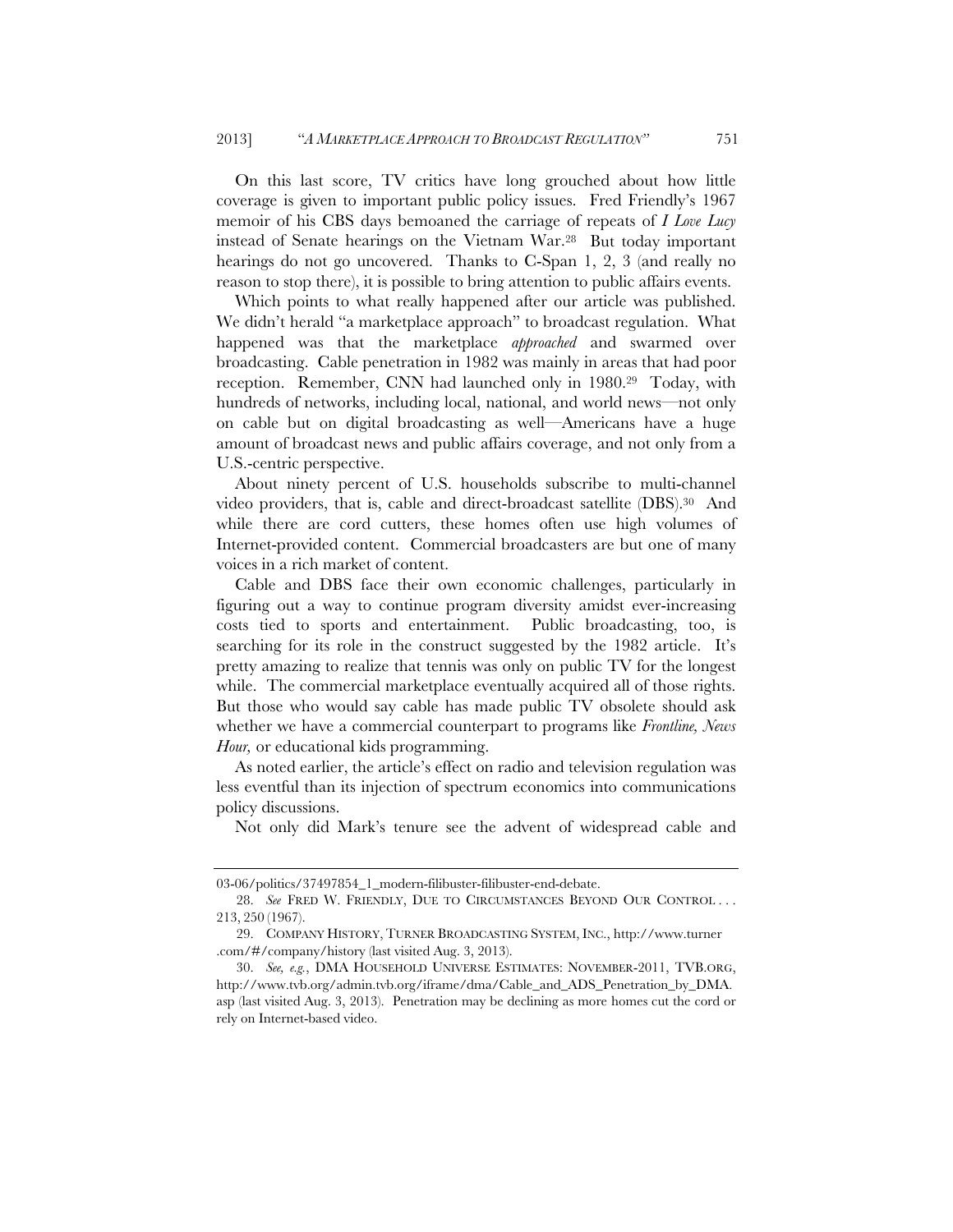telephone competition; the Fowler FCC authorized the first cellular licenses. The first licenses—analog—were assigned two to a market. One was called the wireline set-aside, given to AT&T (remember this is all predivestiture of Ma Bell) for its contributions to launching the service. The second was available using comparative hearings, the same clunky device in the FCC's toolbox that it had used for broadcasting licenses.

To his great credit, Chairman Fowler dissented to the set-aside for AT&T.31 He did not believe one company should get all these licenses for its past contributions. I say great credit because as Chairman he could have priggishly held up cellular licensing by using his prerogative over the scheduling of the agency's decisions. This tactic, unfortunately, has become more common as the FCC became more politicized. Instead, he let the vote go forward and dissented.

Now before this law school erects too big a statue to Mark, let's recall that he didn't quite bring Mr. Market to the fore. He was unable to implement spectrum auctions to decide who got the cellular licenses. In fact, the FCC would try lotteries<sup>32</sup> before Congress realized that it could raise and keep revenues through auctions,<sup>33</sup> and could stop the foolishness that characterized comparative hearings for cellular licenses. Think about it: the FCC was giving away what turned out to be billion-dollar grants based on who had their lawyers and engineers concoct the winning contour map for service.34 And the FCC had switched to lotteries primarily because the comparative process led to unacceptable delays, not because it failed to account for the economic value of the spectrum involved.

So the law review article, while not specially calling for auctions for all spectrum, did introduce the views of Coase and spectrum resources into a

 <sup>31.</sup> An Inquiry Into the Use of Bands 825–845 MHZ & 870–890 MHz for Cellular Commc'ns Sys., 86 F.C.C.2d 469 (1981), *reconsideration,* 89 F.C.C.2d 58, 105–07 (1982) (Fowler, Chairman, dissenting on reconsideration).

 <sup>32.</sup> Amendment of the Commission's Rules To Allow the Selection from Among Mutually Exclusive Competing Cellular Application Using Random Selection or Lotteries Instead of Comparative Hearings, 98 F.C.C.2d 175, 189–90 (1984), *aff'd on reconsideration*, 101 F.C.C.2d 577 (1985), *aff'd on further reconsideration*, 59 Rad. Reg. 2d (P & F) 407 (1985). The D.C. Circuit also approved the use of lotteries in general in Maxcell Telecom Plus, Inc. v. FCC, 815 F.2d 1551, 1561–62 (D.C. Cir. 1987).

 <sup>33.</sup> As part of the Omnibus Budget Reconciliation Act of 1993, Pub. L. No. 103-66, § 6002(a), 107 Stat. 312, 387-392 (the 1993 Budget Act), Congress added Section 309(j) to the Communications Act of 1934 authorizing the FCC to award licenses for rights to use the radio spectrum through competitive bidding.

 <sup>34.</sup> The FCC had historically used comparative hearings if more than one qualified applicant sought a license. *See* Ashbacker Radio Corp. v. FCC, 326 U.S. 327, 333 (1945) (discussing the statutory right to comparative hearings); Use of Bands 825–845 MHz & 870– 90 MHz for Cellular Commc'ns Sys., 86 F.C.C.2d 469, 490–91 (1981) (noting that settlements are encouraged as an alternative to comparative hearings).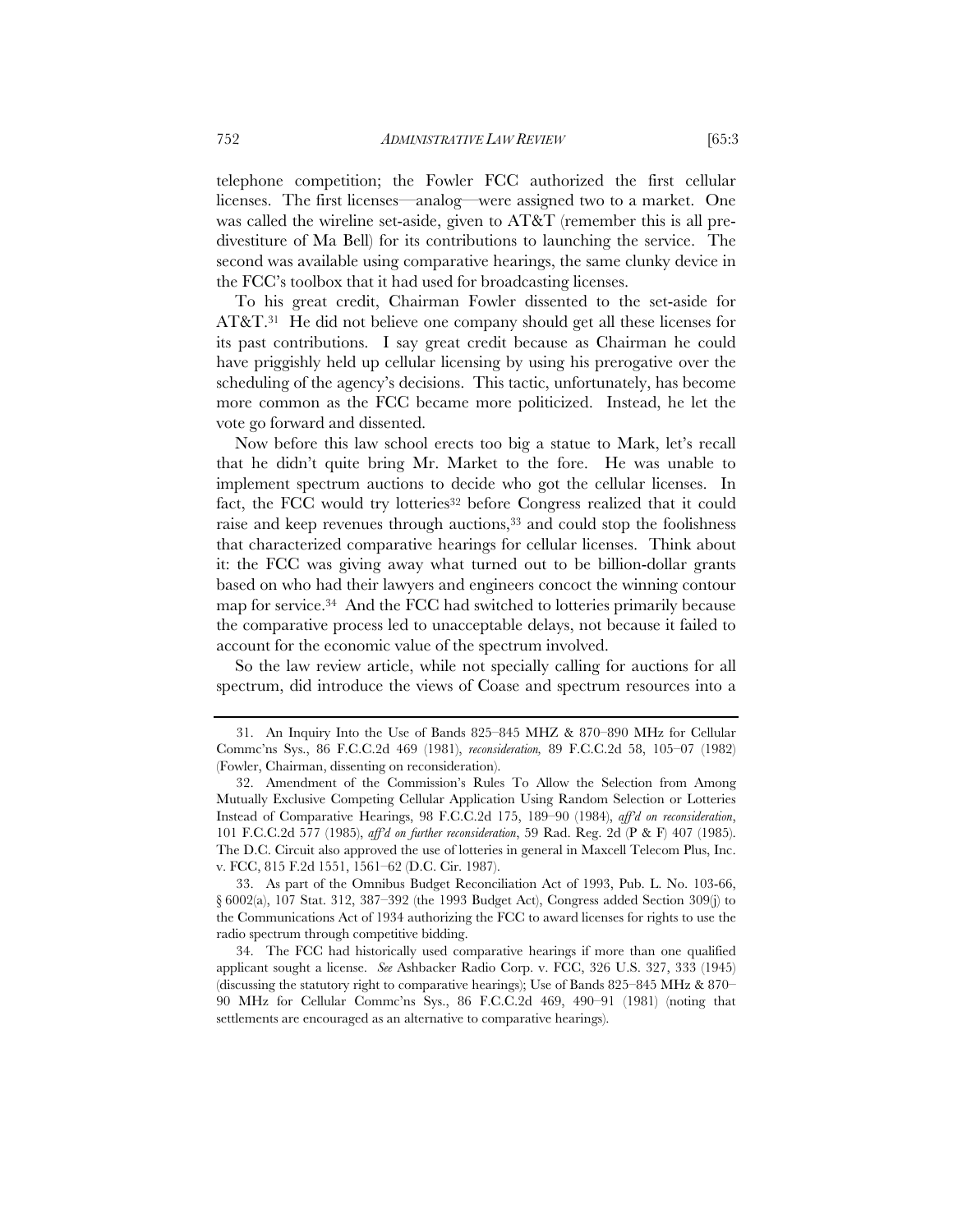policy debate that had never paid much attention to them. The result has been billions to the U.S Treasury, rapid deployment of advanced networks, and a keener appreciation for using spectrum more efficiently to maximize throughput. (It has also led, in the view of some, to more consolidation in the wireless industry, although the market appears to be holding steady at four facilities-based providers).

That wasn't all. When you start thinking about spectrum, big ideas come to mind: why does a broadcast TV signal have to be six megahertz (MHz), especially after you transition to digital? Of course the FCC didn't want to fight that fight. I think it's fair to conclude that broadcasters got the digital dividend of being able to convert to high-definition television (HDTV) and still have two to three MHz for other uses.35 Or consider the more basic question: why would you use spectrum for an essentially in-thehome service like TV instead of deploying or redeploying it for mobile communications? In other words, we had been using wireline facilities for telephone services until the 1990s and wireless facilities for TV; it should have been the other way around.

Now we're living through a reformulation again, but with broadband shaping our thinking. The wireline networks in the home are being replaced or supplemented by wireless. Wireline telephone subscription is declining sharply in the home, replaced by smart phones. And wholehouse cable and DBS networks are being augmented by private unlicensed Wi-Fi networks. It's all about spectrum, from that standpoint.

And we're really at the dawn of this new age of spectrum. That's because as more devices seek out unlicensed—unmetered—Wi-Fi hotspots, the value of licensed spectrum will be affected. Curiously, some cable operators got out of the licensed spectrum business last year with the sale of Spectrum Co.36 But cable operators are building Wi-Fi as fast as Wall

 <sup>35.</sup> As one commenter put it in reviewing the 2010 National Broadband Plan:

Throughout the section of the report dealing with the potential recapture of TV frequencies, the Commission suggests that the television frequencies are underutilized, and that television broadcasting is not the highest and best use for the channels. In the view of the Commission, this spectrum is not being used efficiently at the moment, as many television stations have the ability to transmit their over-the-air signals in less than the full 6 MHz of spectrum allotted to each television station. While High Definition programming and opportunities for multi-channel operations are possible on the current channel allotments, in the Commission's opinion, too few broadcasters are making full use of the spectrum.

David Oxenford, *FCC National Broadband Plan,* BROADCAST LAW BLOG (Mar. 16, 2010), http://www.broadcastlawblog.com/2010/03/articles/broadband-report/fcc-nationalbroadband-plan-what-it-suggests-for-tv-broadcasters-spectrum/.

 <sup>36.</sup> Applications of Cellco P'ship For Consent To Assign AWS-1 Licenses, 27 FCC Rcd. 10,698, 10,699–700 (2012).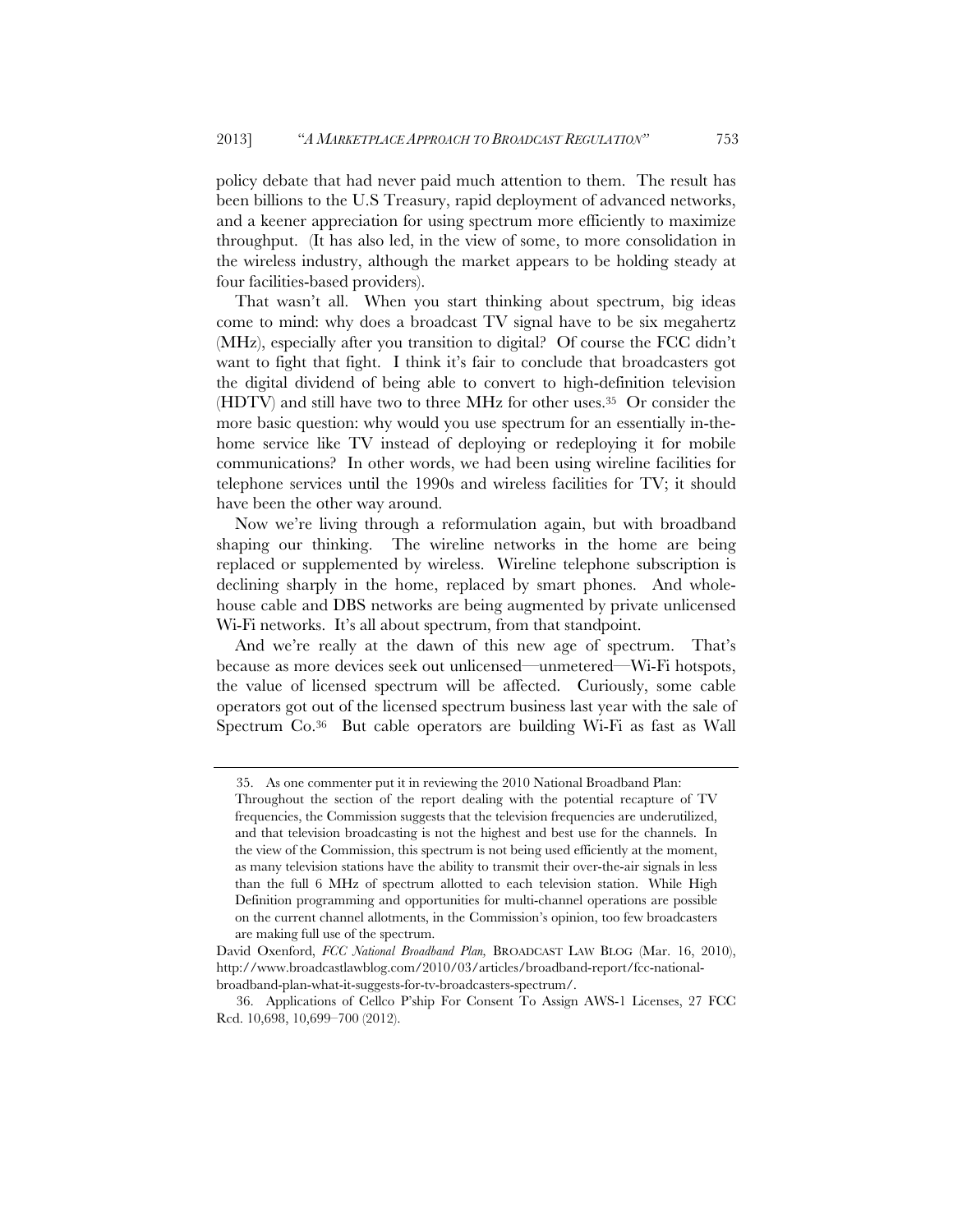Street will let them.37 It doesn't mean the end of licensed spectrum. But it does mean that more and more consumer features will incorporate spectrum as part of their functionality. Wi-Fi has the consumer appeal that 800-number calling had a generation ago. Consumers love "free."

Finally, one has to consider the effects of a deregulated marketplace on broadcasting and society. That was, after all, the thing that got me into hot water when I went to UCLA Law School. In 1976, the motion picture *Network* presaged a TV world where lowest common denominator programming reached new lows, even during the news hour. Watching some reality TV today suggests that the movie had great predictive powers. And in the radio context, when the fairness doctrine was eliminated, station owners felt more comfortable bringing on highly partisan voices that would attract an audience. Loudmouths often do. But who would have expected it to be such a long-term phenomenon?

There are many reasons for the growth of right-wing or what some would call, in the short run, anti-Obama radio. Much of it has nothing to do with policy or even President Obama, in my view. We live in an angry world much of the time, despite our many blessings as citizens of this country. I doubt the reinstatement of the fairness doctrine would stem this anger or those who give voice, gain profit, or both, from it. Certainly the same voices, and even those in need of major pharmacological intervention, can be found on unlicensed media like cable networks or even that favorite of public interest advocates, leased and public access channels. And let's not talk about the Internet.

And there has been some good that has resulted from a more freewheeling broadcast medium. While they may lag behind the creativity of cable networks, the major broadcast networks are surely taking advantage of the greater freedom a less regulated market produces—*The Simpsons*, *Modern Family*, and many others consistently bring creativity to free, overthe-air TV. Again, I doubt Coase and his acolytes, Fowler and Brenner, had much to do with it, but the door has opened up for more creative risktaking in the medium.

Of course the market has made TV more competitive, increasing the costs to broadcasters. HDTV made a better viewing experience and led to lightweight, flat screens, but broadcasters had to buy into new transmission equipment. And marquee talent, especially for live sports, has become

 <sup>37.</sup> *See* Roger Yu, *Comcast to Expand Number of Neighborhood Wi-Fi Hotspots*, USA TODAY, June 10, 2013, http//www.usatoday.com/story/tech/2013/06/10/comcast-wifi-hotspots/ 2407219/; *Cable MSO Discovers Way To Unlock Wi-Fi Potential*, SCREENPLAYSMAG.COM (Dec. 3, 2012), http://www.screenplaysmag.com/2012/12/03/cable-mso-discovers-way-tounlock-wi-fi-potential/.